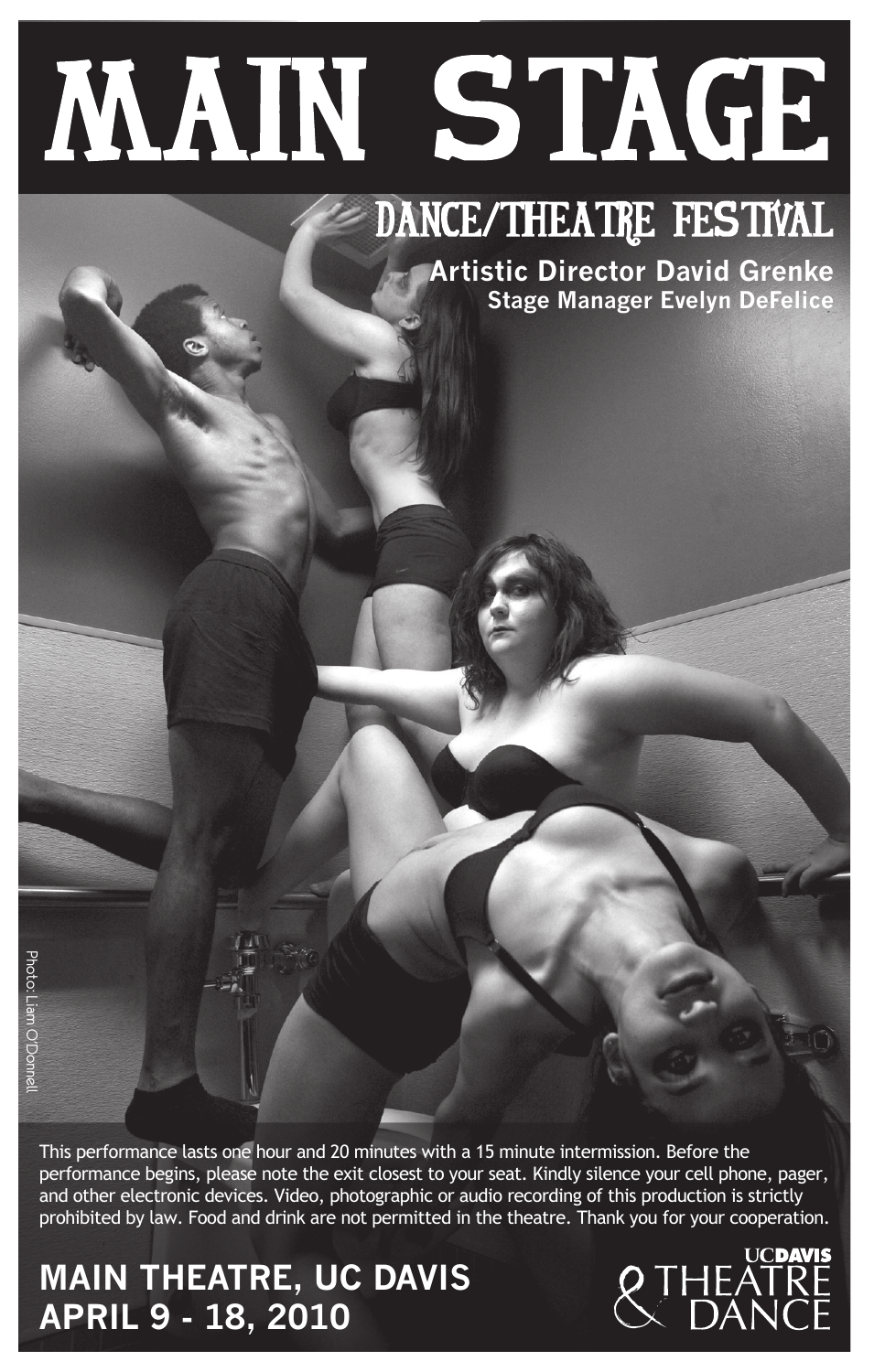# **About the Choreographies**

## *Salt*

 *Salt* is an abstract view of the life of a cell. It highlights the interactions of molecules and cellular machinery, and emphasizes the day to day maintenance of a cell.

 *Salt* was born out of a lower division biology class. While studying how action potentials travel down nerve cell axons, I was inspired to create a movement work. The idea was all but forgotten when I decided to choreograph for Main Stage Dance Theatre Festival. Though the piece has taken on many incarnations, its current form is an abstract view of the life of a cell. It highlights the interactions of molecules and cellular machinery, and emphasizes the day to day maintenance of a cell.

--Kristi Kilpatrick

## *They Lie But Cannot Stand Up*

 My initial inspiration was based upon thriller/ suspenseful movies, and specifically the moments that contained bathroom scenes. In the "City" societal world people tend to conform to social order and norms; they therefore compromise and hide their individualistic qualities. However, from the moment a character steps into a bathroom they are completely changed. They not need oblige, they are who they truly are.

 Truly intriguing is that most of these thriller films appear to display this human individuality as vulnerability in the bathroom scenes. Perhaps this is why most viewers come to suspect that something spooky is going to happen. So, a question arose: Why is individuality vulnerability? My dancers and I explore these worlds in *They Lie But Cannot Stand Up.*

 I would like to thank: my father for supporting all of my artistic endeavors; Dave Hollowell for the wonderful conversations about life and art; David Grenke and Peter Lichtenfels for giving me the merriment that comes from directing and all of its playful and imaginative qualities. --Tasha Cooke

## *Reflux*

 Reflux is an exploration of façade, deception, and control as framed by Project MKULTRA, a covert CIA mind-control project that began in the early 1950s, an age of supposed peace and rebirth. The program's violent experiments, which have included electroconvulsive therapy, hypnosis, and the administration of LSD and paralytic drugs to unknowing citizens, are said to have been

discontinued. But many claim that the experiments continue to this day, erasing memories and crafting new personalities and perspectives, the eerie results manifesting themselves in the wars we fight, the leaders we elect, and today's pop culture. What dark truths linger behind the songs stuck in our heads? What are we perpetuating when we dress and act like our favorite stars? How do elements of power and privilege play into what we see, hear, and believe every day? How does façade shape our interactions with each other? What's your script? --Christina Noble

## *Frustration*

 This piece grapples with the frustrations of life. From who you are and what your story is to people bringing you down and your struggle to strive for the best. *Frustration* opens the mind to how much we see, hear and say that maybe we shouldn't. It depicts how hard life is and the ways we survive.

--Devin Montoya

## *Child's Play*

 My piece revolves around the idea of exploring movement via play of childhood games and development of characters based on individuals' roles in, and reactions to, various aspects of said games. With that, the dance does not paint childhood games as purely innocent, but explores the semi-sinister nature of kids as they establish their identity within the playground hierarchy..but hey, it's all in good fun, right? --Kelly LeVasseur

## *Who Are You?*

 *Who Are You?* is not necessarily the kind of stage event you are expecting at a dance concert. If you are like labels and categories, you might call it a kind of post-dramatic dance piece, implying that it is not attempting to tell you something or give you a specific experience, but instead is an event offered for your contemplation. Look at what you want to look at, see what you might find interesting. It is a mental, social, and physical group experiment

 In a sense it is minimalist. As a choreographer, I have not tried to create an artful collage of many elements. There is only one thing happening, and that thing happening will evolve physically (and emotionally?) in different directions each night.

 Perhaps you can think of it as a human physical and social "lava lamp."

--Karl Frost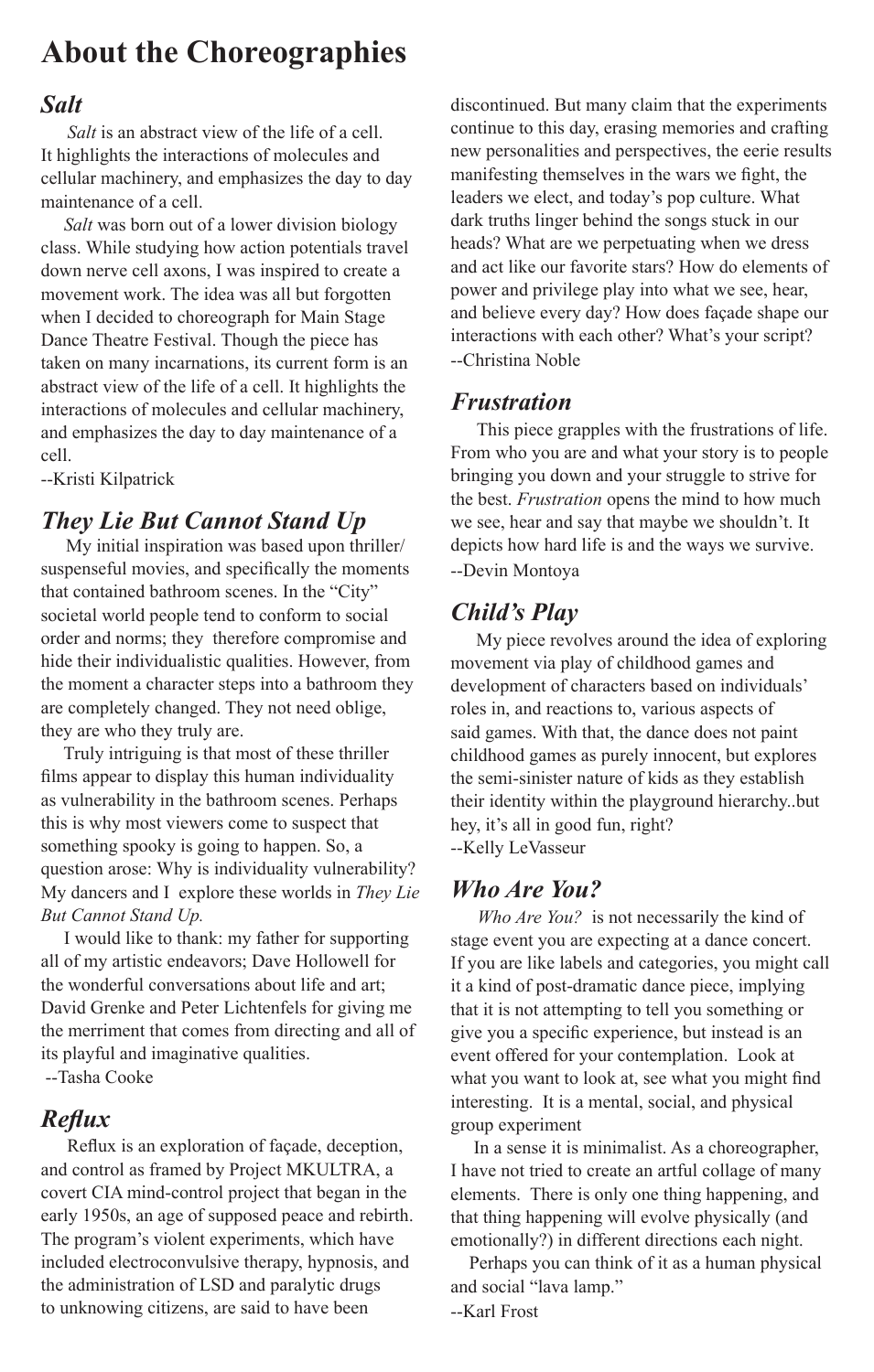## *La Muerte Azul*

 The story I want to tell is one of the many variables that contributed to the Salvadorean civil war. Before the revolution began in this Central American country there was an alarmingly growing problem with the way peasants were living. The majority of land fit to use for agriculture was distributed in favor of selected and already wealthy families. Since El Salvador is an agricultural society (its main export being coffee) whoever was in possession of the land had the power. Peasants and rural workers who once shared their cultivated territory were forced off their land which went into private ownership of the selected wealthy few.

 *La Muerte Azul* focuses on the land distribution of El Salvador before the war. Each dancer in turn is highlighted or marked as the elite landowner. The remaining four dancers then move in contrast to her as rural workers. Themes are the politics of power, a unified system (that separates), hierarchy and suffering.

--Karen Angel

# **Salt**

with

#### Meghan Busick, Nicole Chaffee, Ngoc Le, BaoteWen, Michael Zhou

costume designer Eowyn Carlile

lighting designer Glenn Fox

SET designer Kristi Kilpatrick

**MUSIC** *Rhubarb* by Aphex Twin

# **CHOREOGRAPHER Kristi Kilpatrick**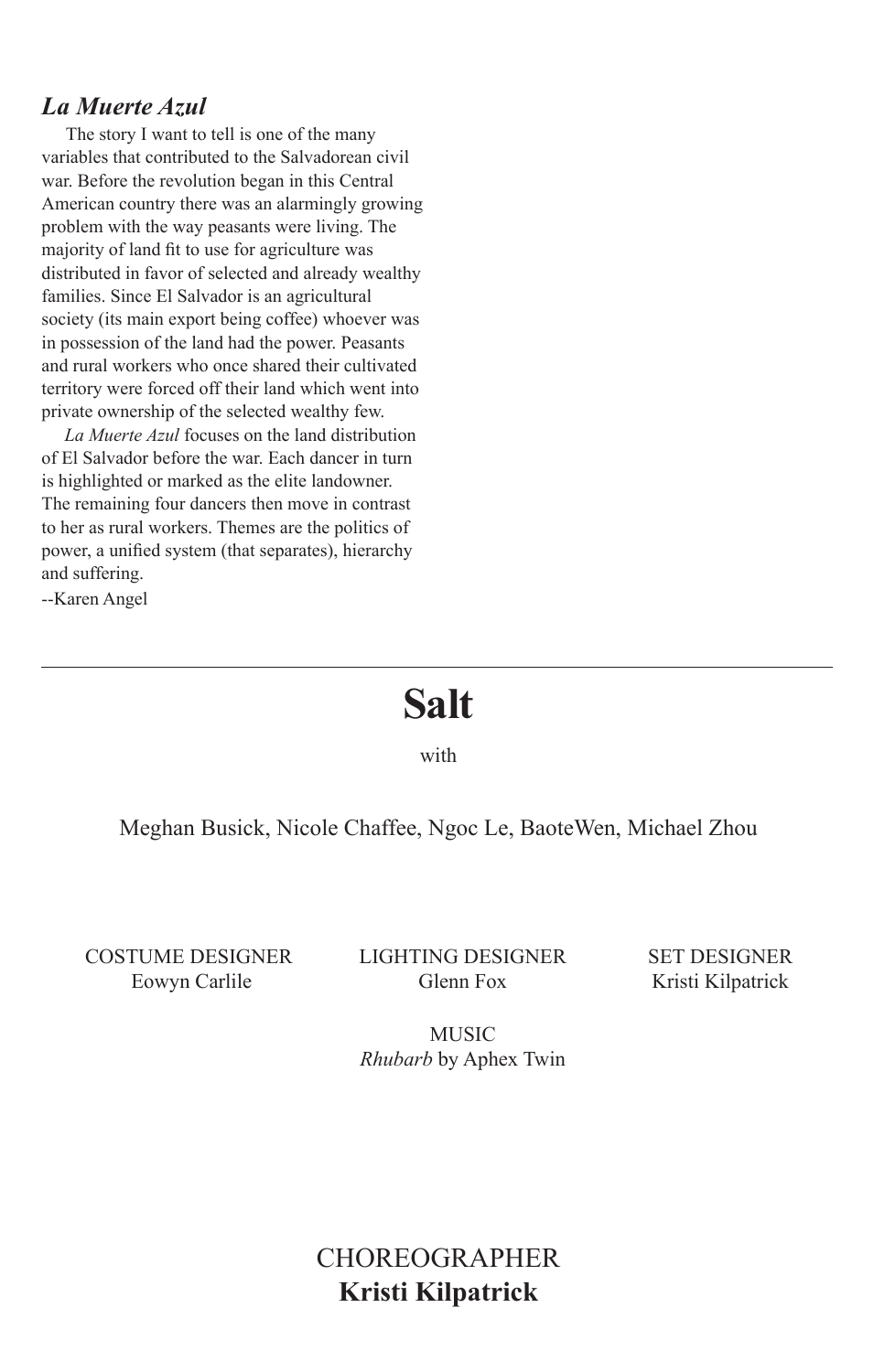# **They Lie But Cannot Stand Up**

with

Karen Angel, Sophianna Carrell, Kelly LeVasseur Johnathon Stanford-Carey

costume designer Fumni Alabi

#### lighting designer Todd Harper

SET designer Christian Salvador

MUSIC

*The City, The Search* & *The Toys* by Bernard Herrman, Joel McNeely & Royal Scottish national Orchestra; *Elephant Woman* by Blonde Redhead; *Izabella (Live)* & *Woodstock Inprovisation (Live)* by Jimi Hendrix; *When You're Smiling* by Louis Armstrong Orchestra; *Music Box* & *The Slave Quarters* by Michael Riesman & Western Wind; *Ambivalence* & *Lisa* by Mychael Danna; *The Bath*, *The Cannibals* & *The Journey* by Nick Cave & Warren Ellis; *Home (When Shadows Fall)* by Sam Cooke; *Just Do′t* by Sigur Ro′s ; *Daffodil Lament* by The Cranberries; *Venus in Furs* by The Velvet Underground

> SOUND DESIGNER Tasha Cooke

## Choreographer **Tasha Cooke**

# **Reflux**

with

Liz Andolong, Ashley Kim, Daniela Leal, Christina Noble, Angel Rodriguez, Will Spindler, Baote Wen

costume designer Haein Lee

lighting designer Robert Quiggle

SET designer Christina Noble

SOUND DESIGNER Isaac Blackstock

MUSIC composers Isaac Blackstock Christina Noble

**MUSIC** *Is That All There Is?*  by Peggy Lee *Drunks Hip of Lanterns*  by The Mars Volta

## **CHOREOGRAPHER Christina Noble**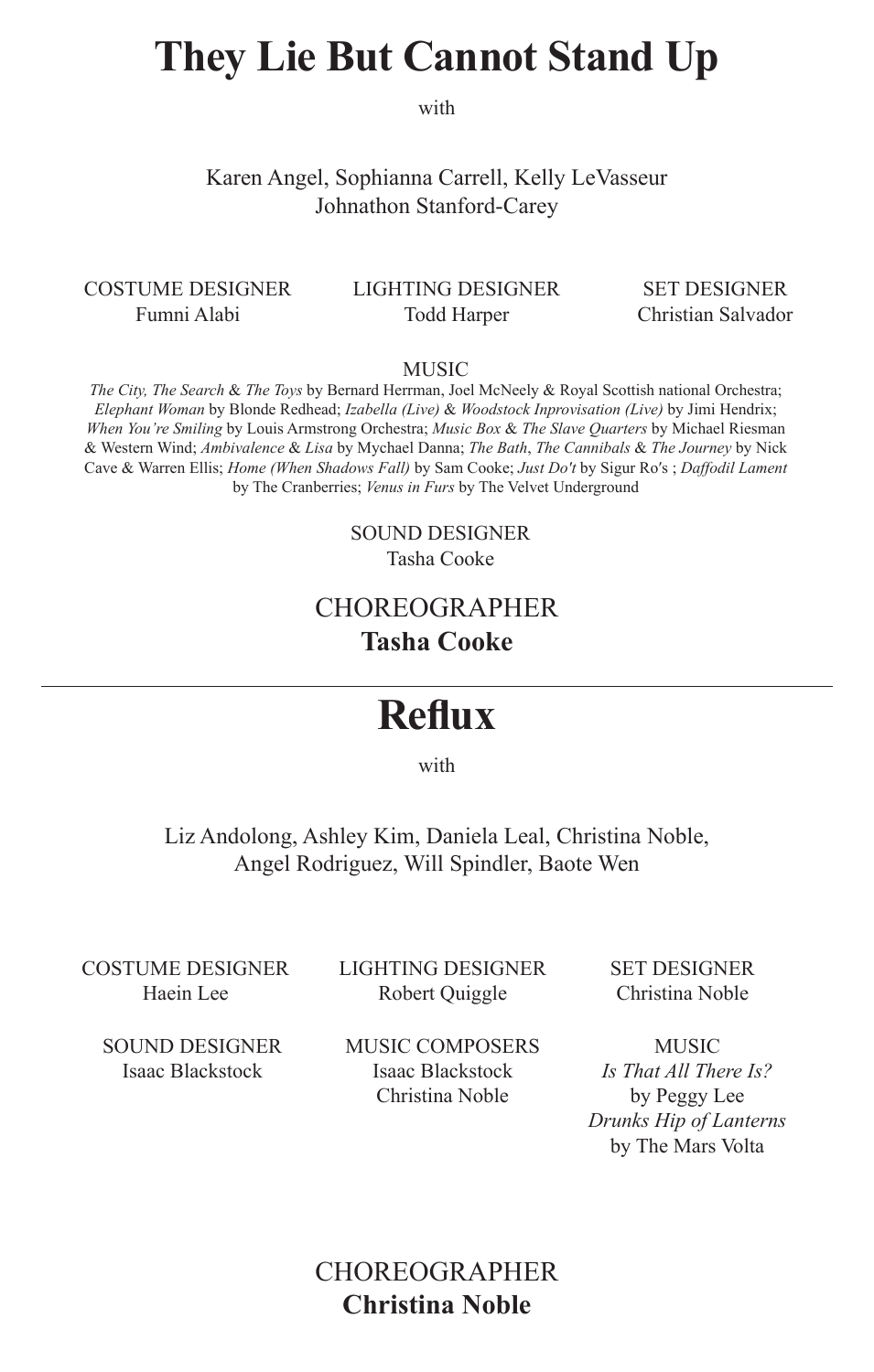# **Frustration**

with

Kendra Bermudez, Tracy Joyner, Avery Lincoln

costume designer Candy Yang

lighting designer Reed Wagner

SET designer Devin Collins

SOUND DESIGNER Isaac Blackstock

MUSIC *Hide and Seek* by Imogen Heap

# CHOREOGRAPHER **Devin Collins**

**This piece is followed by a 15 minute intermission.**

# **Child's Play**

with

Kelly Rose Archibald, Nicole Chaffee, Giana Ciopponi, Tianna Grant, Victorienne Kim, Ji Hyeon Lee, Avery Lincoln

costume designer Trenna Latham

lighting designer Kelly Conrad

SET DESIGNER Kelly LeVasseur

MUSIC *The Lost Boy Chase* by John Williams *Mice Circus* by Bruno Coulais *End Credits* by Bruno Coulais *Beetlejuice* by Danny Elfman *Kidnap the Sandy Claws* by Korn

# CHOREOGRAPHER **Kelly LeVasseur**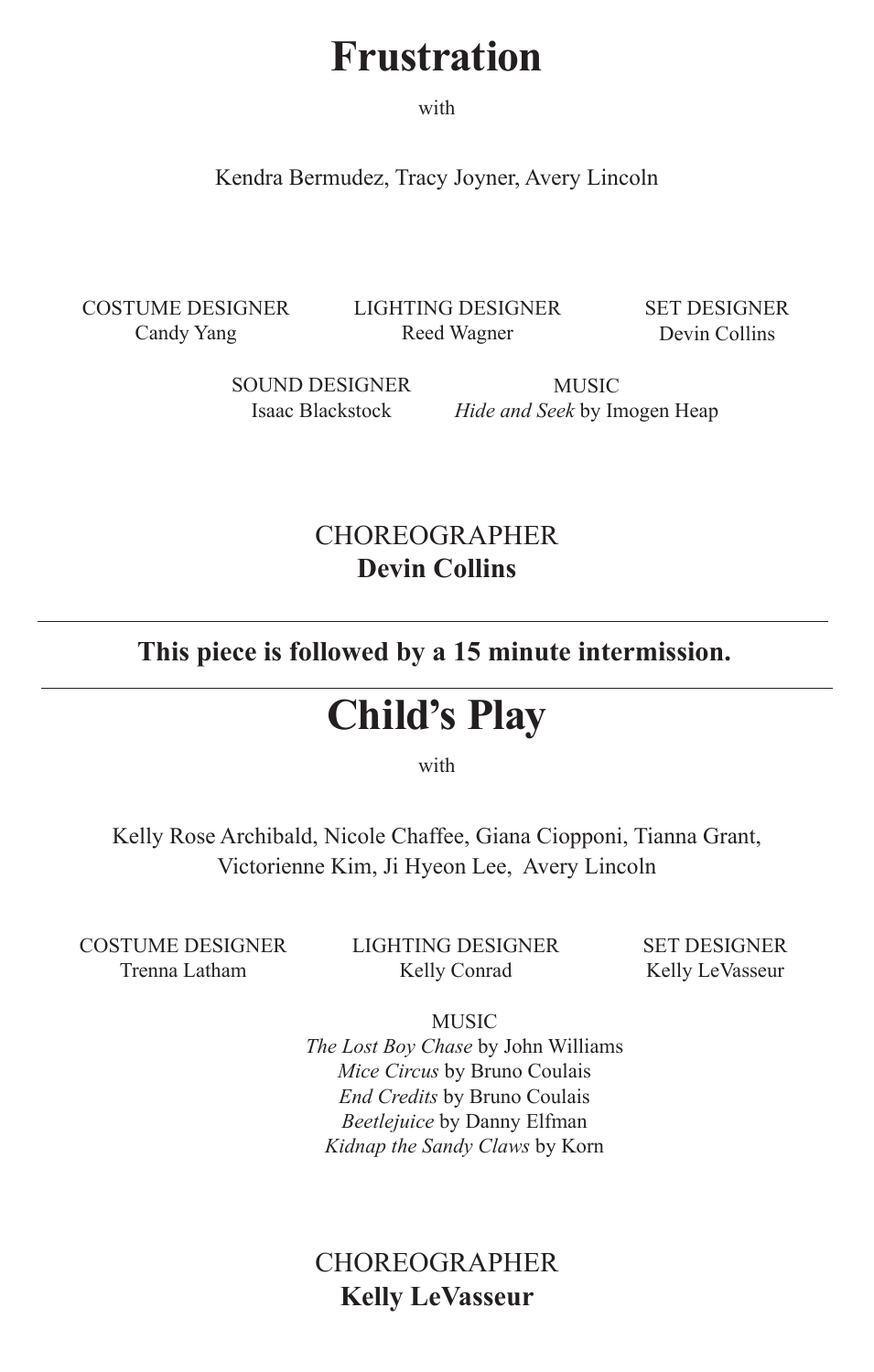# **Who Are You?**

with

Nadhira Abdul-Halim, Wan Mohamed Zainal Abidin Ariff, Brett Ann Balamurth, Nicole Hogan, Elisibetta Lambertini, Tom Kuruzovich, Ali Von Striver, Amy Sanchez, Mingkhwan Tantipark, Stephanie Thai, Stephanie Treen, James Williams, Rob Woodman, Jerri Zhang

costume designer Kara Branch

lighting designer Kelly Jean Conard

SET DESIGNER Karl Frost

Sound Mixer Karl Frost

MUSIC *Tin Cans and Twine* & *Elmerson, Lincoln, and Palmieri* by Tortoise Field recordings: Karl Frost & Quiet American

## **CHOREOGRAPHER Karl Frost**

# **La Muerte Azul**

with

Malia Abayon, Daisy Gavino, Daniela Leal, Sandra Lopez

costume designer Trenna Latham

lighting designer Robert Quiggle

SET designer Karen Angel

**MUSIC** *El Sombrero Azul* by Los Guaraguao

# **CHOREOGRAPHER Karen Angel**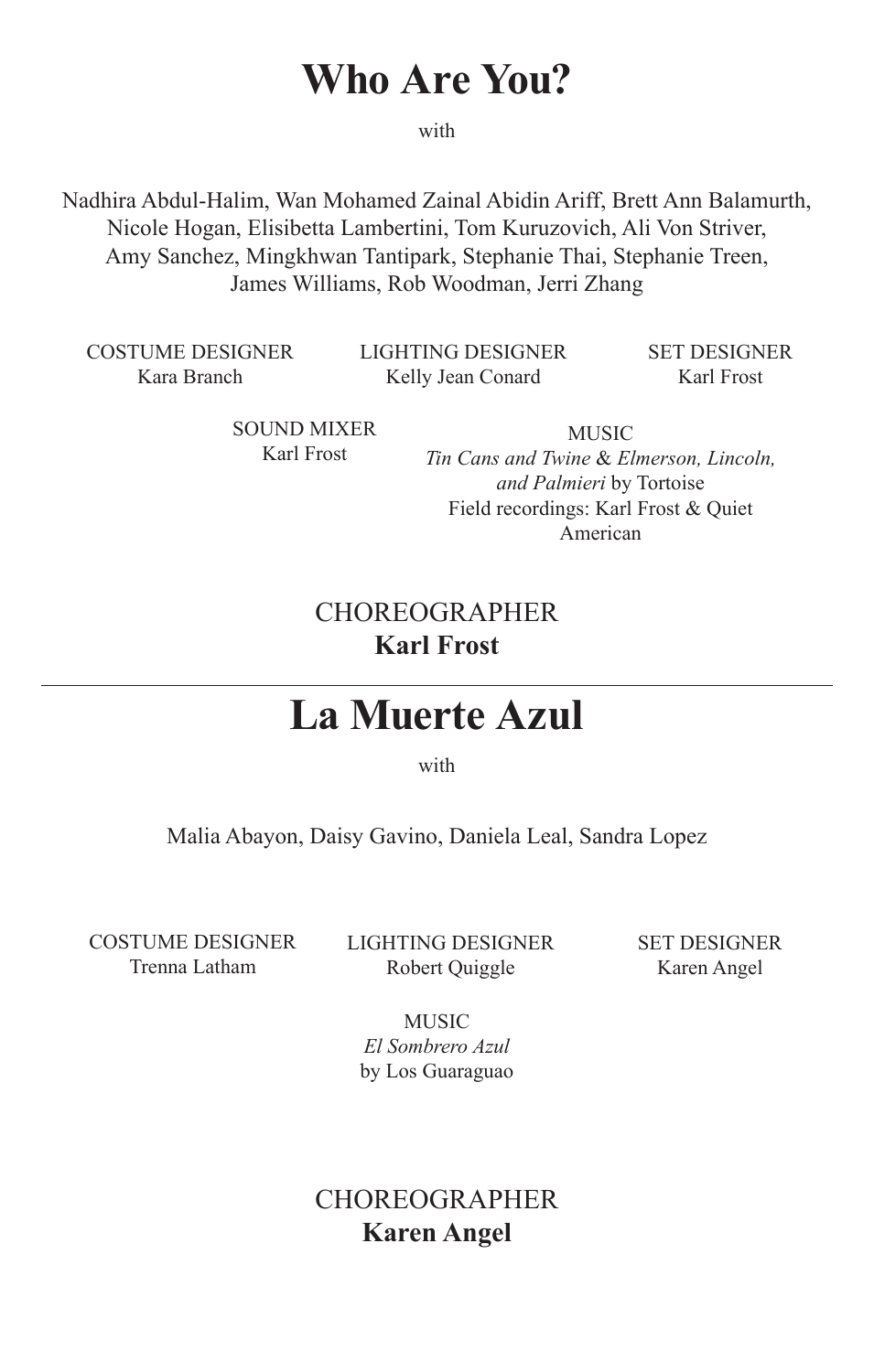## *PERFORMER BIOS*

MALIA ABAYON (*La Muerte Azul*) is a third-year Dramatic Art and Human Development double major. Previous credits include: UC Davis Third Eye Festival's *Blue Jay's Song* (Heather) and Elsie Allen High School's production of *Reckless* (Rachel).

NADHIRA ABDUL-HALIM (*Who Are You?, Esa-Bra*) is a second-year Pre-Landscape Architecture major from Malaysia and is excited to be in the Main Theatre again. After performing in *tribes:the unified field*, she realizes that dance is not just something she loves doing, but something she needs in order to keep sane. She thanks Karl Frost, and the entire *Who Are You?* family for introducing this new incredible dance form and experience to her. Dance...we should all experience it! Jam session, anyone?

WAN MOHAMED ZAINAL ABIDIN ARIFF (*Who Are You?*) is currently a first-year Biological Sciences major and is excited to explore the world of infinite opportunities, especially as an international student at UC Davis. Since she was six, her performances have revolves mostly around her Bruneian culture, such as 'Aduk Aduk', 'Samalindang', and 'Awang Cinderella'. She would like to thank Karl, her brilliant mentor and her contact improvisation team for the ecstatic contacting experiences, and also her family and friends for their daily sunshine and support in her life.

ELIZABETH ANDOLONG (*Reflux*) is a senior Communications major and Spanish minor who has previously performed with UC Davis' MK Modern and Philipino Cultural Night. Although this is her first production with the Department of Theatre & Dance, she has trained for over ten years with the San Francisco Ballet.She plans on pursuing a career in publicity and marketing for the film industry, so long as she can continue dancing!

KELLY ROSE ARCHIBALD (*Child's Play*) is a fourth-year English major, Human Development and Dramatic Arts minor. Past theatre credits include: UCSC's *Don't Get God Started*, *The Glass Menagerie*, *Zombie Prom*, *Pirates of Penzance*, and *Rumors*. Kelly plans to graduate in the fall and obtain a teaching credential to continue her family legacy.

BRETT ANNE BALAMUTH (*Who Are You?*) is happy to be returning to dance after a long hiatus (following expulsion from under-fives ballet for various acts of improvisation and clowning). She is currently a senior, majoring in Wildlife, Fish, and Conservation Biology. After college, she hopes to guide outdoor backpacking and kayaking trips in South America and later pursue a career in highflying trapeze and circus arts education.

KENDRA BERMUDEZ (*Frustration*) is a first-year at UC Davis majoring in Dramatic Arts and has been a dancer for eight years. Her choreographer Devin has become a great friend and has enjoyed spending this time with her and her fellow cast members. This is her first production with the Theatre & Dance Department and it has been a great experience for her.

MEGHAN BUSICK (*Salt*) is a third-year Exercise Biology major. She has always had a passion for dance, but being a part of Spring Dance has really opened her eyes to a whole new world of dance and she is loving the exploration. Since her background is mostly in jazz, this show has given her the opportunity to discover new forms of movement. This is Meghan's first time on stage at UC Davis and she is very excited to be a part of this diverse production.

SOPHIANA CARRELL (*They Lie But Cannot Stand Up*) is a first-year Dramatic Art and Psychology double major. Her previous credits include: *Hair* (Tribe), *Empty All the Boxes* (Nicki), *Carousel* (Louise), *Noises Off!* (Belinda), *The Laramie Project* (Catherine), *A Piece of My Heart* (Whitney). She is excited to be part of her first dance performance at UC Davis.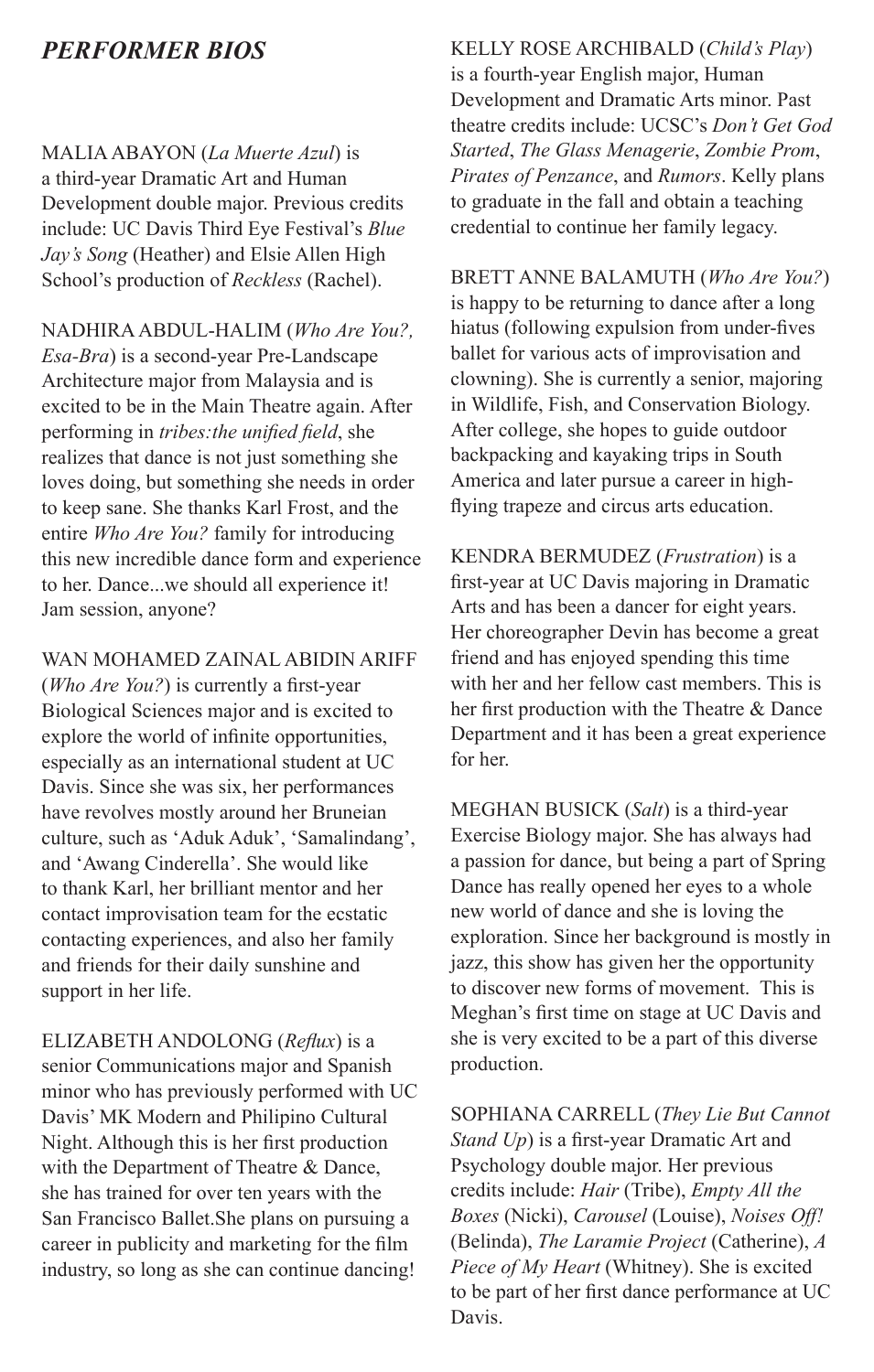GIANA CIAPPONI (*Child's Play*) is a thirdyear English major. She enjoys dancing and hopes to continue this hobby for many years to come

NICOLE CHAFFEE (*Child's Play; Salt*) is a senior majoring in Biochemistry and will be graduating this June. She plans to further her education by obtaining a PhD in biochemistry and promoting research in the field of oncology. This is her second year in the Main Stage Dance/Theatre Festival and is excited to use the knowledge she has gained from dancing for her four years here at UC Davis.

DAISY GAVINO (*La Muerte Azul*) is a fourth-year and this is her first dance performance. She's excited to be part of this festival and can't wait to see the final outcome. She loves her family, especially her nephews!

TIANNA GRANT (*Child's Play*) is a freshman at UC Davis. She has been involved in multiple dance concerts, choir concerts, and musicals including *Oklahoma!*, *Anything Goes*, *The Pajama Game* and *The Pirates of Penzance* (Mabel). She is thrilled to perform in *Child's Play* and can't wait to stir up some trouble as the seemingly innocent yet sly copycat she portrays. Tianna has had a wonderful and hilarious time with the other cast members and is so thankful to have had this opportunity.

#### NICOLE HOGAN (*Who Are You?*)

TRACY JOYNER (*Frustration*) is a second-year undergraduate majoring in Sociology with a minor in Spanish. This is her first production at UC Davis, but she has been dancing for most of her life. In her free time she enjoys hanging out with her fellow cast members Avery and Kendra and choreographer Devin.

VICTORIENNE KIM (*Child's Play*) is a fourth-year Human Development major. She makes her debut with the Main Stage Dance/ Theatre Festival this year and is excited to be a part of two different pieces. She thanks

Kelly and Frank for their creative dances and God for the passion she has for dance.

ASHLEY KIM (*Reflux*) is a fourth-year Animal Biology major and Evolutionary Anthropology minor. She has been a dancer since the age of five; practicing ballet, jazz, hip hop, and ballroom. She is now just beginning to explore modern dance. She plans to graduate in the spring and get a job or internship working with animals.

BETTA LAMBERTTINI (*Who Are You?*) can usually be found either asking questions or softly intermingling with the beauty of people and nature…or both. She deeply enjoys being, especially when shared, and sipping sunshine for breakfast while perched on the fig tree.

NGOC LE (*Salt*) is a second-year Technocultural Studies and Dramatic Art double major. This is her first time participating in a UC Davis Theatre and Dance production.

DANIELA LEAL (*La Muerte Azul*) is a thirdyear double majoring in Dance and Chicano studies. She began taking hip hop and jazz but soon explored other styles of dance. Daniela loves to dance anything from salsa and merengue to hip hop, jazz, and modern. She wants to thank her family and friends for all the support and encouragement they have given her throughout the years.

JI HYEON LEE (*Child's Play*) is a fourth-year Exercise Biological Science and Dramatic Art (Dance) double major. She is planning to go to a physical therapy school after graduating this spring. She has a passion for dance and in the future hopes to work with dancers as a physical therapist.

#### AVERY LINCOLN (*Child's Play;*

*Frustration*) is a first-year Dramatic Art major and will be performing in two pieces this evening. Being from Arizona, she is not at all used to the Davis weather. However, through the constant consolation of her friends she has survived long enough to perform for you today.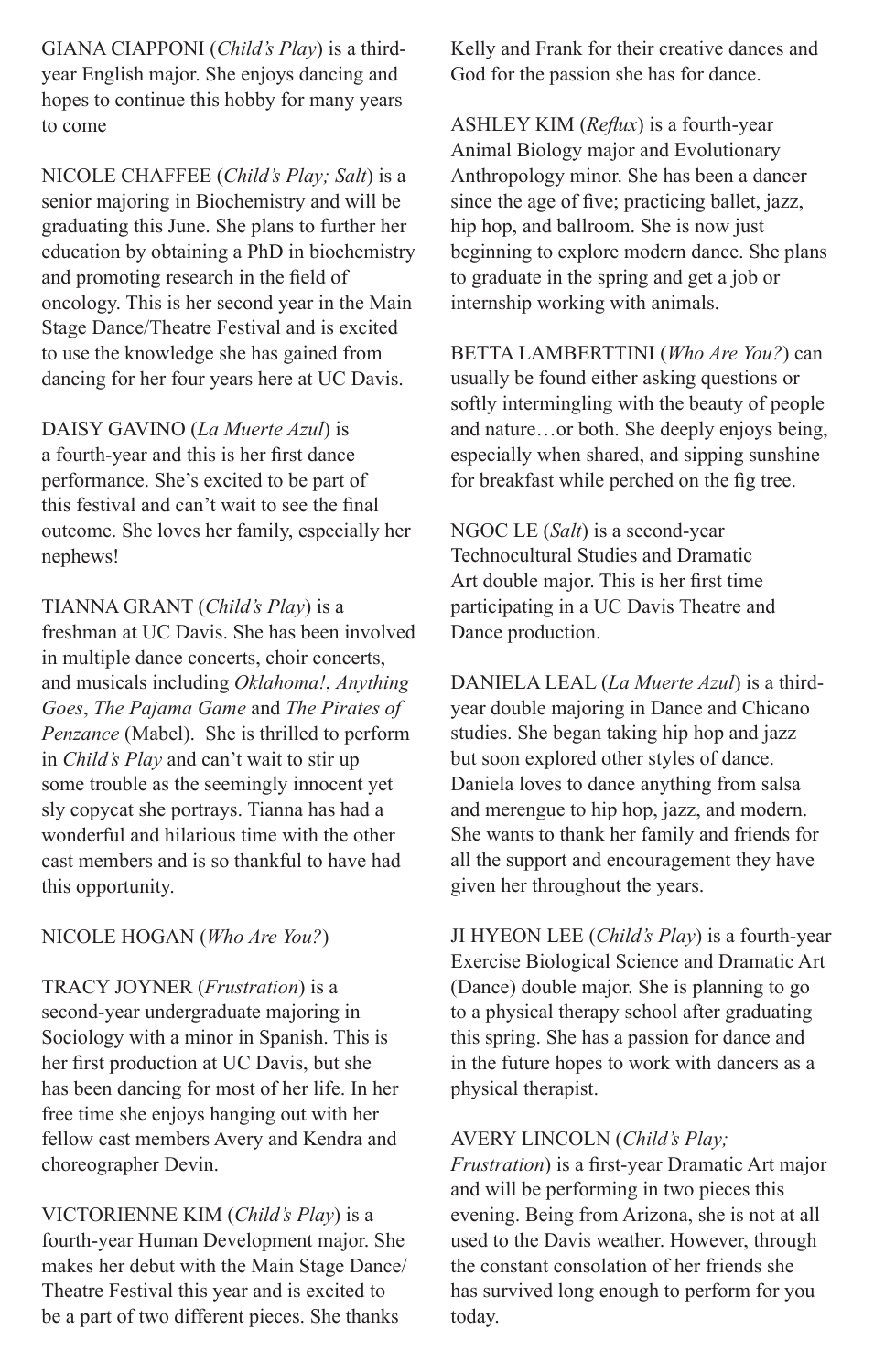SANDRA LOPEZ (*La Muerte Azul*) is a third-year Dramatic Art major with emphasis in Dance. She performed in last year's Main Stage Dance/Theatre Festival in Jess Curtis' piece *Symmetry Study #15*, and crewed *CorpoIllicito/tribes:the unified field* this fall 09. She hopes to continue with more productions in the near future as she loves to dance and perform.

TOM KURUZOVICH MOHAMED (*Who Are You?*) has been dancing all his life, but only recently began exploring dance performance. He was a cast member in the UC Davis fall performance of *tribes: the unified field* and will be managing and performing on the fire dancing stage for this year's UC Davis Whole Earth Festival. He is also attempting to help form a contact dance club on campus and regularly hosts dance and food related events at his house in East Davis.

ANGEL RODRIGUEZ (*Reflux*) is an undeclared freshman, but leaning towards a double major in Dramatic Art and Psychology. He has always had a passion for performing and being able to dance enables him to do that. He would like to thank Chrissy for giving him this amazing opportunity to be part of her piece, which has become something very meaningful.

AMY SANCHEZ (*Who Are You?*) an Animal Biology sophomore, is in love with Cheezits and anything made of cheese, which is obviously the only thing preventing this short, curvy, Mexican-American from becoming the brilliant professional ballerina she was meant to be.

WILL SPINDLER (*Reflux*) is a graduate student about to receive his M.A. in Linguistics. He enjoys ballet, modern dance, and yoga, and is excited to be in this year's Main Stage Dance/Theatre Festival. He thanks his departments, friends, and families.

JOHNATHON STANDFORD-CAREY (*They Lie But Cannot Stand Up*) is a fourth-year Dramatc Art student making his debut as a dancer here at UC Davis. He makes music,

draws comics, and writes in his spare time.

ALISON VON STRIVER (*Who Are You?*) is a senior Wildlife and Fish Conservation Biology student at UC Davis, performing in her first dance piece. She has practiced Tai-Chi and Pilates to keep her body moving. She enjoys hiking with her dog, bird watching and music both while moving and being still. Next year Alison will enter a credential program to pursue a career as a high school biology teacher.

MINGKHWAN TANTIPARK (*Who Are You?*) is senior exchange student from Thailand currently majoring in Communication/Mass Media Studies. She started performances with Thai Dancing at the age of five and participated in Japanese style dance in high school. She has enjoyed her first experience with modern dance.

STEPHANIE THAI (*Who Are You?*) is a third-year Communication major dabbling in various dance courses. She has been instructed in modern and contemporary, but fell in love with contact improvisation this past year. She is grateful to have had the opportunity to meet and work with so many unique and talented people.

STEPHANIE TREEN (*Who Are You?*) is a freshman at UC Davis with an undeclared major. She has been involved with dancing and theatre throughout high school and especially enjoys contact improvisation. Stephanie hopes to one day teach at the elementary school level and encourage students to become active in the arts. She looks forward to future Theatre & Dance productions.

BAOTE WEN (*Salt; Reflux*) likes to cross invisible boundaries and break unwritten restrictions. Being one of the first in her family to abandon the practice of medicine, she soars through the dance floor under doubtful judgments. The mumbling of strangers, dimming of lights, and opening of curtains marks another beginning of another show. On the stage, she is finally free.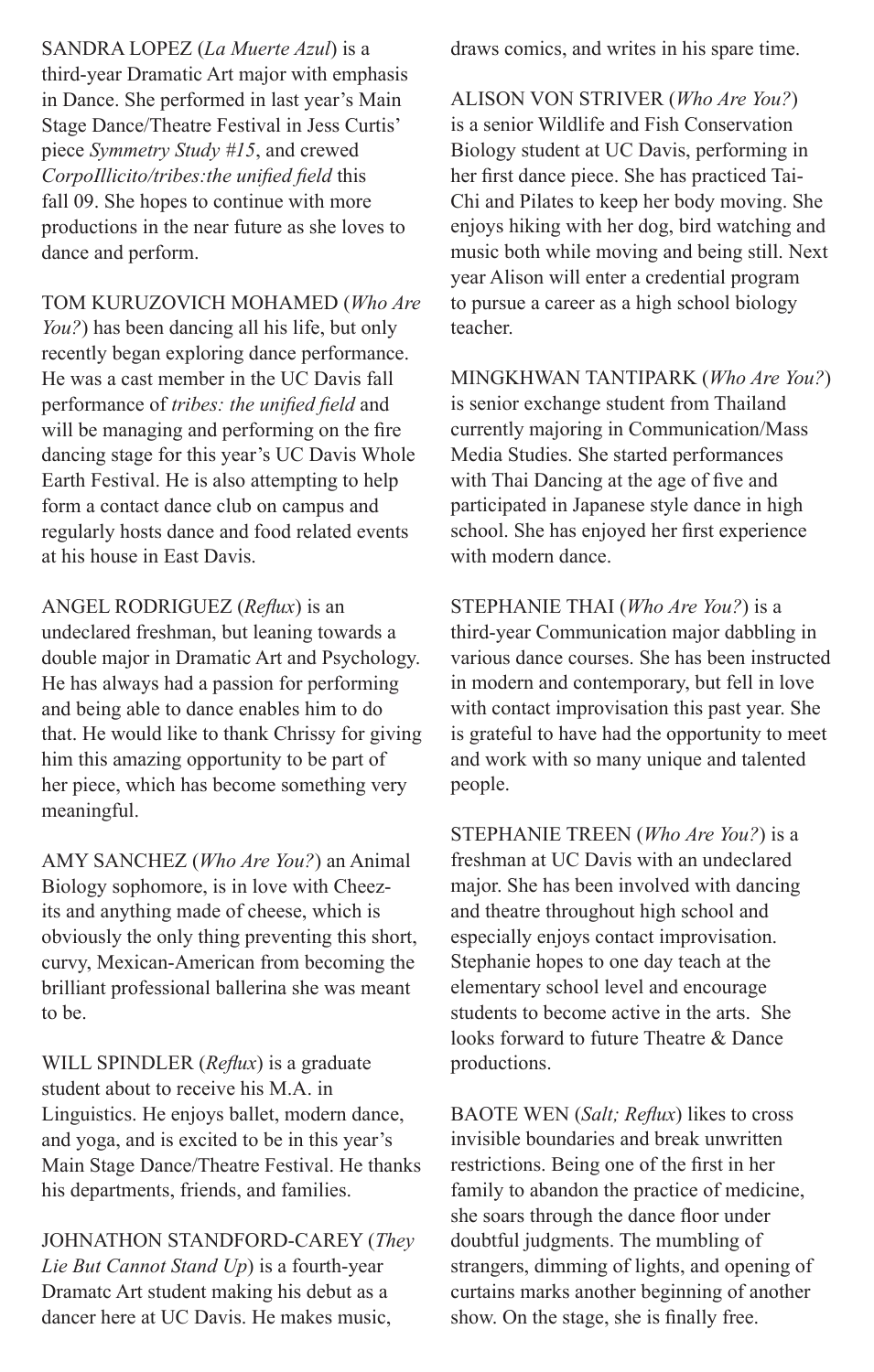JAMES WILLIAMS (*Who Are You?*) comes to this work from his roles with UC Davis MFA graduate Eric Kupers' Berkeley-based Dandelion Dancetheater. When not engaged in his graphic arts and photography businesses, James co-produces Move Your Body, a monthly, Davis-based, free-form dance event. He also creates the musical mix for the dances. James has one small goal: LET'S GET THE WHOLE WORLD DANCING!

ROB WOODMAN (*Who Are You?*) started his dance career at age 55 with Eric Kupers, then an MFA student at UC Davis, in the critically acclaimed *Night Marsh*. He went on to appear and tour in Kupers' *Annica*. He also performed with Dawn McMahan's Buttoh group Human Being. He is one of the producers of Move Your Body, ecstatic dance in Davis. He is delighted to have this opportunity to work with Karl Frost. When he is not moving, Rob is a psychologist in private practice.

JERRI ZHANG (*Who Are You?*) grew up wanting to study art, fell in love with dance, entered college as an aspiring writer and graduated with a degree in Design. She would like to thank her friends and family for supporting her during this transitional period. She would also like to thank Karl for teaching and giving her the chance to do what she's wanted to do since entering college.

MICHAEL ZHOU (*Salt*) is in his last year of study as a Dramatic Art major and feels lucky to be a part of this year's Main Stage Dance/ Theatre Festival. Though he has no previous dance experience, he is hoping to discover another immense passion hidden in his body.

## *CONCEPT ARTIST BIOS*

OLUFUNMILAYO O. ALABI (Costume Designer, *They Lie But Cannot Stand Up*) is a third-year double major in Dramatic Art and Design with a minor in Film Studies. This will be the third show she has designed for the Main Stage Theatre/Dance Festival. She has assisted in costume designing

for shows including *The Seagull*, *Oklahoma!*, and *A Winter's Tale*. Although Olufunmilayo enjoys costume designing she also has a passion for acting. She wishes to pursue a career in both.

KAREN ANGEL (Choreographer, *La MuerteAzul*; Dancer, *They Lie But Cannot Stand Up*) is a fourthyear double major in Studio Art and Dramatic Art (Dance). This is her first performance with the Department of Theatre & Dance, but she has danced in many other shows including Raices de Mi Tierra two years in a row for the San Francisco Ethnic Dance Festival. It has been an interesting experience to do this show and she is very happy to have had this opportunity to create something original and put it on stage. Karen would like to thank God for giving her great dancers who work so hard and are very dedicated. She thanks her friends, family and fiancé Sergio. Thank you to Dave Grenke, Della, Sam and Devin -- your critiques and love have helped so much. She dedicates this piece to her mother, Maria Otilia Angel, I love you.

ISAAC BLACKSTOCK (Sound Design/Electronic Music Composition; *Reflux*, *Frustration*) is pleased to be composing/scoring music for the Main Stage Dance/Theatre Festival for a third year. Her Previous work includes *Love and Dreams*, produced by Shivoo Dance Theater, Wing-it Production's *Election Show*, which has toured to Improv festivals in Miami, Toronto, Phoenix, and Chicago, and most recently, *Mostly In Blue, Prisma, Measure for Measure, Picture Imperfect Portraits* and *I, Saint John, the Speaker* for the Department of Theatre & Dance at UC Davis.

KARA BRANCH (Costume Designer, *Who Are You?*) is a first-year MFA candidate studying costume design. This past fall she worked as an assistant costume designer on *Elephant's Graveyard* and last winter she was the costume designer for *A Midsummer Night's Dream*. Kara has had a great time working with Karl and Frank on their pieces and thanks her family for their love and support.

EOWYN ANNE CARLILE (Costume Designer, *Salt*) is a graduating Design major with a Dramatic Art minor. She hopes to start her design career whether in fashion or costumes after graduation.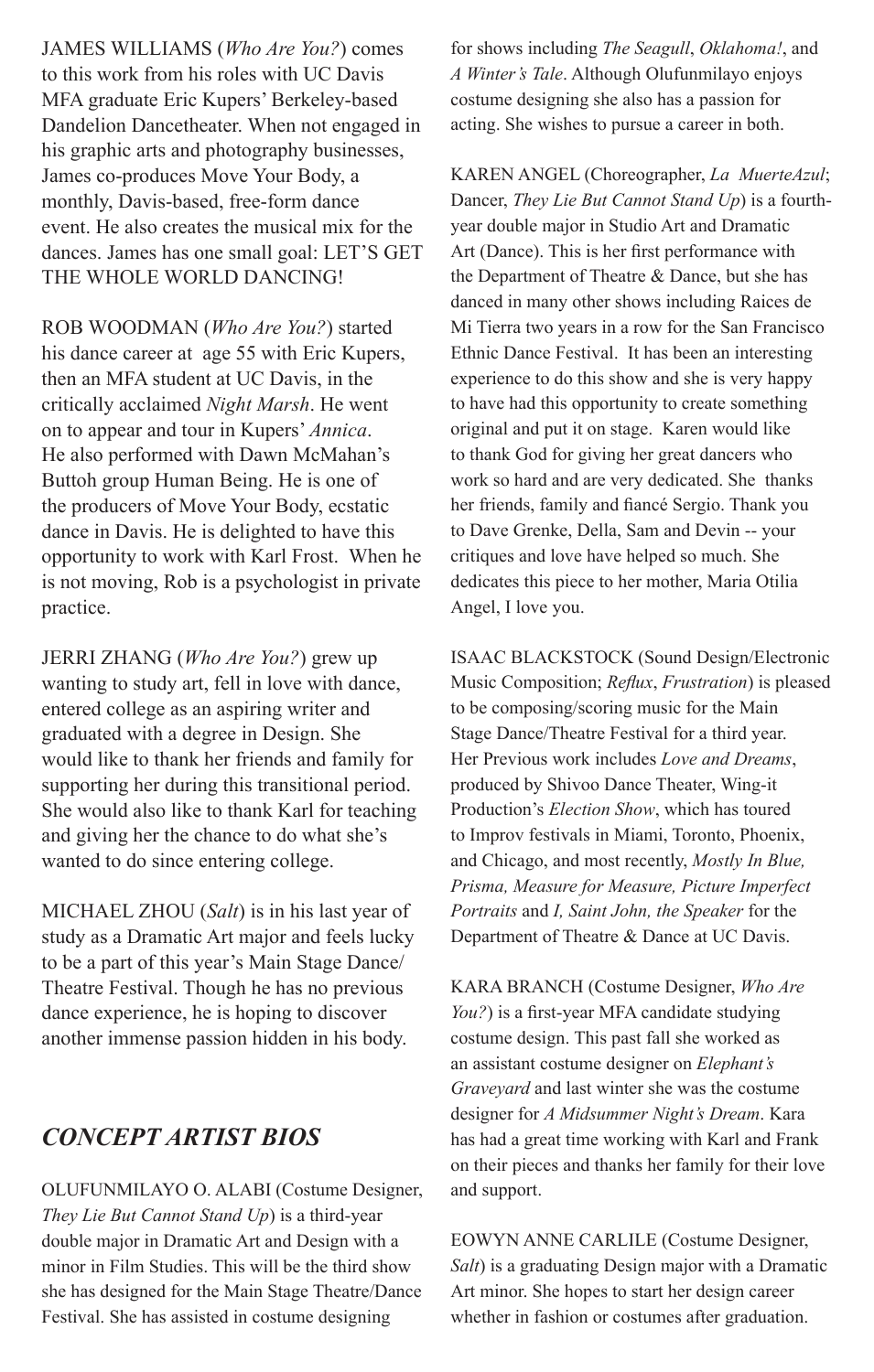DEVIN COLLINS (Choreographer, *Frustration*) is a graduating Dramatic Art (Dance) major and Religious Studies minor. At UC Davis she has worked as stage manager for *tribes:the unified field* and as assistant stage manager for Main Stage Dance/Theatre Festival as well as *Shadowlight*, and has crewed numerous productions. Last year she was a dancer in John Jasperse's *Beyond Belief*. This is her first dance that is to be performed on stage and she finds it to be a great opportunity. She would like to thank God and everyone for their support and guidance throughout her years here.

KELLY JEAN CONARD (Lighting Designer, *Who Are You?, Child's Play*) is a first-year Lighting Design MFA candidate. She just finished her undergraduate degree at UC Santa Cruz and was part of a Shakespeare company in her hometown of San Diego. She would like to thank all of her amazing undergraduate designers for making this a very memorable and rewarding experience.

TASHA COOKE (Choreographer, *They Lie But Cannot Stand Up*; Dancer) is a fourth-year Dramatic Art & Films Studies double major minoring in Art Studio. In this first choreography project she has enjoyed the process of getting to use everything she has learned over the past four years -- whether through failure or new pathways of excitement. The choreography process in some ways has succeeded her expectations and has become more rewarding than the final outcome. Her past UC Davis Theatre & Dance credits include: THIRDeYE Theatre Festival: *Empty All The Boxes* (director), *Private Eyes* (assistant stage manager), Main Stage Dance/Theatre Festival: *Computer Games* (dancer), and *Measure for Measure* (assistant stage manager).

EVELYN DEFELICE (Stage Manager) is having a blast working on a dance piece. Previous stage management credits include *Beyond Belief* and *Nest*. She would like to thank her loving family, especially her mother Siobhan.

GLEN FOX (Lighting Designer; *Salt*, *Child's Play*) is pursuing his MFA in Lighting Design at UC Davis. He received his BA in Theatre Education from Brigham Young University. Previous theatre credits include Sacramento Theatre Company and Royal Palace Theatre.

KARL FROST (Choreographer, *Who Are They?*) is pursuing graduate studies at UC Davis in Choreography and Human Ecology. He is the director of Body Research Physical Theater. His work varies between the purely kinesthetic and the psychological, between works for the stage and interactive performance works inviting audience members into greater degrees of agency in performance and life. Karl has been pursuing interdisciplinary performance work since the late 1980s and is recognized internationally as a leading teacher and innovator in the world of contact improvisation. Since 1997, Karl has also directed the Dancing Wilderness Project, an ongoing laboratory into the interrelationships amongst wilderness experience, body-based creative process, and how we choose to live our lives.

TODD HARPER (Lighting Designer, *They Lie But Cannot Stand Up*) is a third-year double major in Psychology and Dramatic Art. He has spent his college career thus far backstage in the dark and hopes to have an internship at Pacific Conservatory of the Performing Arts this summer in stage management, but is going to switch gears next year and rediscover his roots in acting. Credits at UC Davis include stage manager for *The Readers*, production stage sanager for *Solo Explorations* and THIRDeYE Theatre Festival 2009, and lighting designer for *Empty All the Boxes* and Studio 301's *Macbeth*.

HAEIN LEE (Costume Designer, *Reflux*) is currently a junior in Dramatic Arts at the Korea National University of Arts. Her focus is in scenic design and costume design. Previous productions at the Korea National University of Arts include *Miss Julie* (scene/costume design assistant), *Lion in the Street* (costume design assistant), *Bari* (scene design assistant), *Sangsagmong* (scene design assistant), and *Macbeth* (lighting design).

KELLY LEVASSEUR (Choreographer, *Child's Play*; Dancer, *They Lie But Cannot Stand Up*) has been dancing for almost 20 years and has been trained in jazz, tap, ballet, lyrical, hip hop, and modern. She just graduated from UC Davis in December 2009 with a B.S. in Evolutionary Anthropology. Following this project she will be applying for fall 2011 entrance into law school.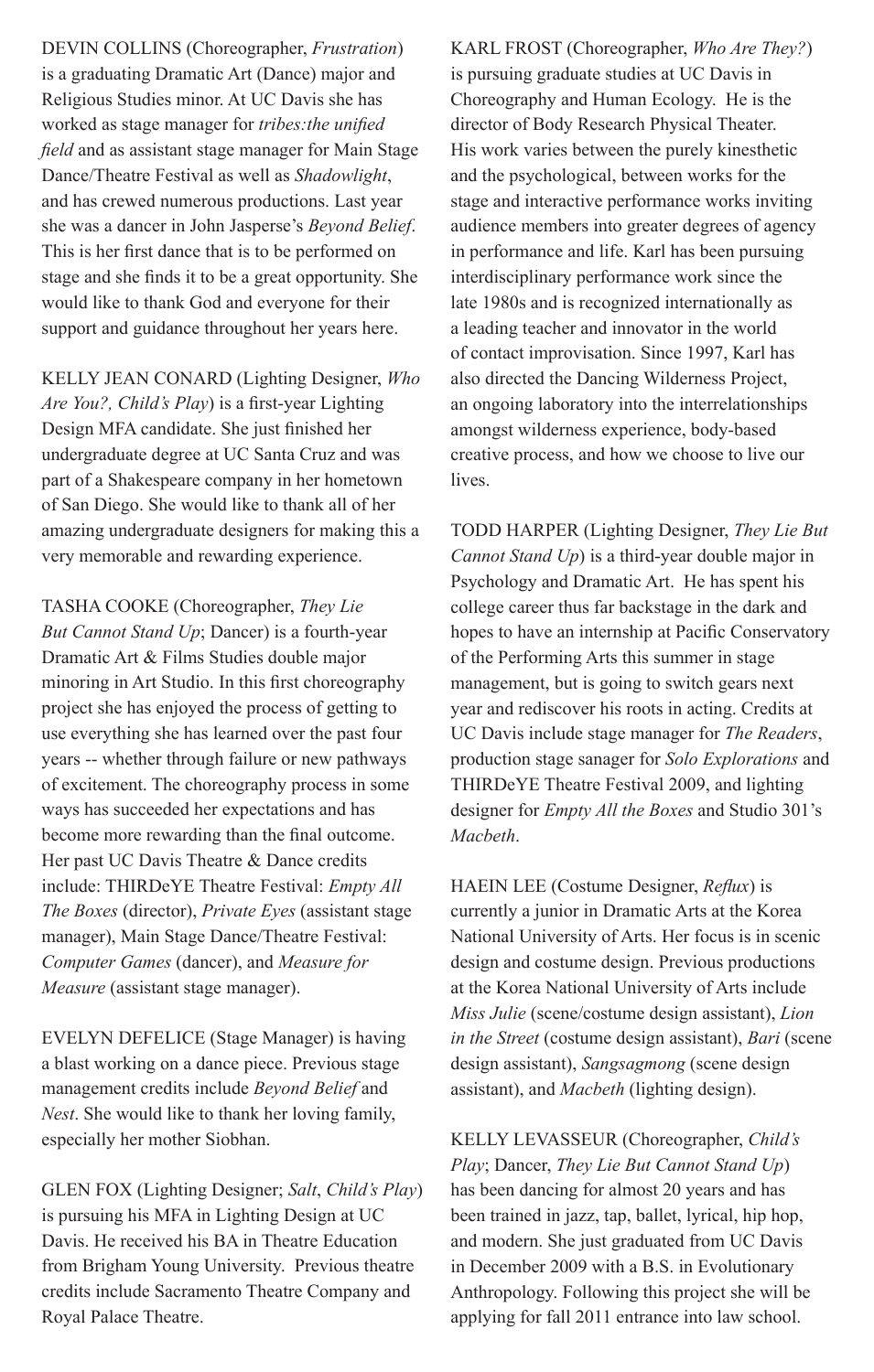TRENNA LATHAM (Costume Designer, *Child's Play*) is a fourth year Film major. Previous credits include costume design for Main Stage Dance/ Theatre Festival 2009. She is happy to be a part of this festival once more.

 KRISTI KILPATRICK (Choreographer, *Salt*) is a fourth-year Exercise Biology major, Dramatic Art minor. She plans to pursue medicine as a career and has really enjoyed being able to be part of the Department of Theatre & Dance at UC Davis. She had the privilege of performing in last year's Main Stage Dance/Theatre Festival and is very excited to be returning this year as a choreographer. She is inspired by the motions of molecules and living things, so there is no dichotomy between science and art. They are both beautiful parts of her life and she feels blessed to have such rich sources to draw from. She hopes to continue choreographing and dancing in the future.

CHRISTINA NOBLE (Choreographer, Composer, Dancer, *Reflux*) is a fourth-year undergraduate majoring in Dramatic Art (Dance) and Design (Visual Communications). She is so grateful to have had the opportunity to choreograph for the Main Stage Dance/Theatre Festival! Her dance experience includes over eighteen years of technical training in many forms of dance as well as a background in choreography and teaching. She has performed with the UC Davis hip hop crew, Mobility, Tyler Eash's *I, Saint John, The Speaker*, and in Marija Krtolica's 2008 project, *Mostly in Blue*. She would like to thank her incredible cast for their continued hard work, encouragement, and patience as she's worked to navigate the process of putting up this piece; they've all been an incredible inspiration to her! She'd especially like to thank David Grenke for his support, instruction, and tough love - he helps her get where she wants to go before she even knows she wants to get there. Finally, she'd like to extend a huge thank you to her mom, dad, brother Donald, and boyfriend George Suarez for being the soil from which she flourishes. Enjoy the show!

ROBERT QUIGGLE (Lighting Designer *La Muerte Azul*, *Reflux*) is a fourth-year Dramatic Art major studying lighting design and stage management. These are his fifth and sixth designs at UC Davis. He previously lit *Prǐsma*, *I St. John* 

*the Speaker*, *VisibleUnseen* and *The Blue Jay's Song*. His stage management credits at UC Davis include *#5 The Angry Red Drum* and *Miracle Fish*.

DESIREE ROBLES (Costume Designer, *La Muerte Azul*) is a fourth-year Dramatic Art and Film Studies double major. This is Desiree's third show this year and first time as a costume designer. She has enjoyed the experience and is sad this will be her last show at UC Davis.

CHRISTIAN SALVADOR (Scenic Designer, *They Lie But Cannot Stand Up*) is a senior Film Studies and Art Studio major, designing his second piece here at UC Davis. Though his introduction into the world of set design was not expected, he has enjoyed every moment working with his director to create a world that would best suit their vision. Through his experiences with scenic design, he hopes to further pursue this field and dreams of one day designing sets for major motion pictures as well as television.

CANDY YANG (Costume Designer, *Frustration*) is a fourth-year Fashion Design major with a minor in Dramatic Art.

REED WAGNER (Lighting Designer, *Frustration*) is in his second-year at UC Davis. He has been a designer for the past four years in Davis and the Bay Area. Past designs for UC Davis include: *Fools Afloat*, THIRDeYE 2010, *When Marchelli Met the Dream Maker*, THIRDeYE 2008 and *Picture Imperfect Portraits*; Main Stage Dance/ Theatre Festival 2009.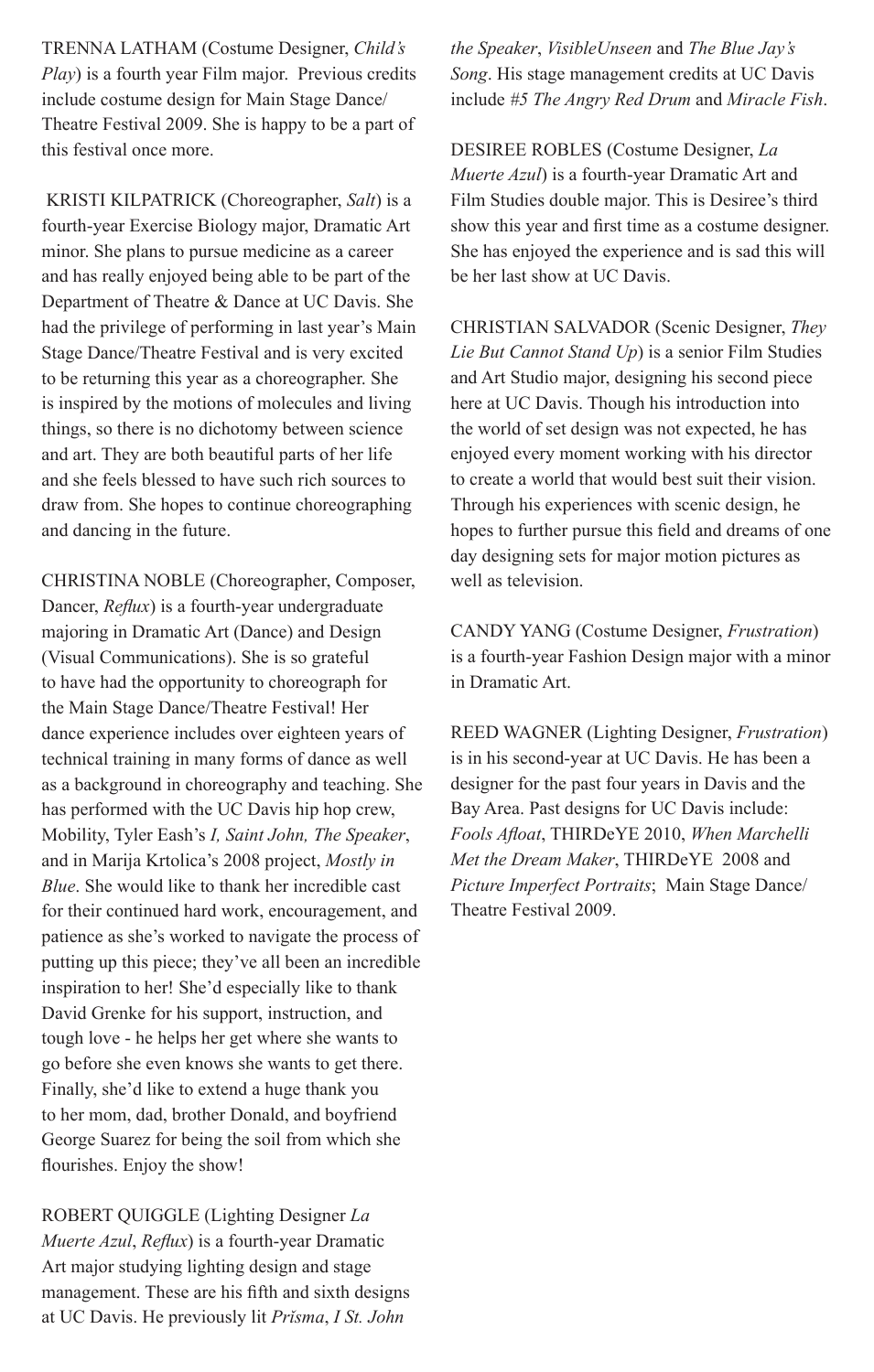# **Production Team**

Choreography Advisor Scenic Design Advisor Costume Design Advisor Lighting Design Advisor Sound Design Advisor Stage Manager Advisor Assistant Stage Managers

DAVID GRENKE John Iacovelli Maggie Morgan Thomas J. Munn Ned Jacobson ROBIN GRAY YASMIN GARCIA DON MILLER ANNIKA TINSLEY

#### **Costume Production Crew**

Ayotunda Ajijolaiya Karen Angel Shirley Chang Jamie Cooper Prerna Dudani Zoe Fujii Karly Goodwin Gillian Heitman Kristopher Ide Chris Jee HAEIN LEE Kim Phan Desiree Robles Marianne Stella Jonathan VaLencia

#### D**ressers**

Anna Harp Victoria Jang Farm Saechao Jessica Yang Woo Joon Uoon

#### **Scenery Production Crew**

Elizabeth Andrews Jamie Lew Chris Mantione Sepideh Saeb Kevin Shunta Jennifer Varat

**Stage Crew** Elizabeth Andrews Kristi Kilpatrick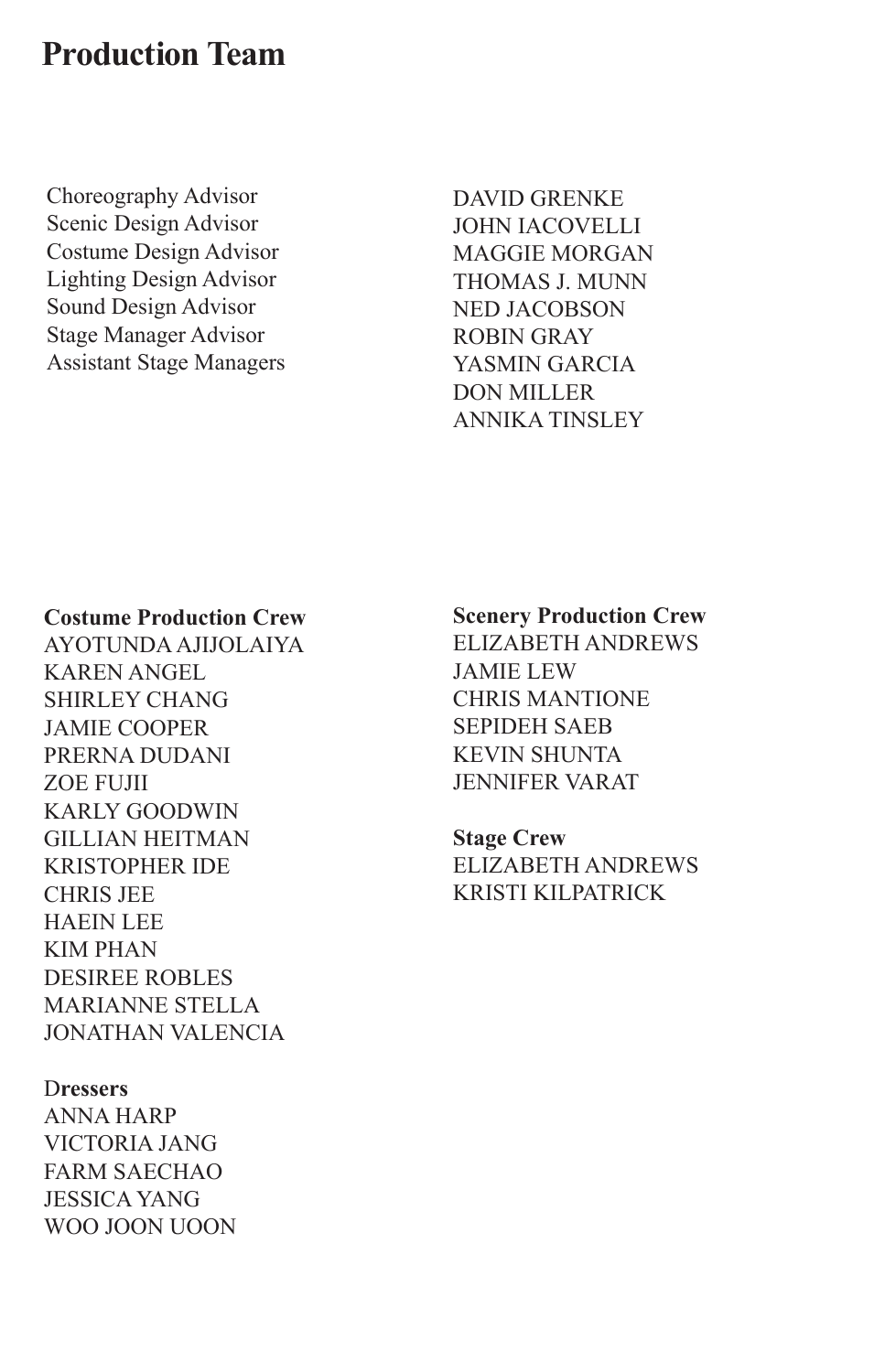# **Production Staff**

Production Manager Technical Director Facilities Manager/Audio Supervisor Publicity Director Costume Shop Director Master Electrician Cutter/Draper/Tailor Cutter/Draper/Hair Specialist Scene Technician/Properties Scene Technician/Charge Artist Technical Theatre Teaching Assistants

Company Managers

Lighting Assistants

Costume Shop Teaching Assistant **Stitchers** 

Stitcher/ Stock Assistant Wardrobe Makeup/Hair Assistant Head House Manager House Managers

Web Master Lead Graphic Designer Graphic Designer Publicity Assistant Photographer Production Assistant

ERIC STEGGALL DANIEL NEELAND NED JACOBSON JANICE BISGAARD ROXANNE FEMLING BRIAN WEBBER ABEL MERCADO ANGELA KIGHT BYRON RUDROW JOHN MURPHY JAMIE KUMPF GLENN FOX MARK CURTIS FERRANDO TODD HARPER ROBERT QUIGGLE REED WAGNER BRENDAN WARD TRISTAN WETTER SARAH KENDRICK YER LOR KIM NGUYEN CANDY YANG SHANNON DUPONT JESSICA THIRAGIRAYUTA TODD HARPER HEATHER APPLEGATE CAROLYN DUNCAN MARK CURTIS FERRANDO DANIEL JORDAN DENISE BRUCE ALIX GATES STEPHANIE PRESSLER MATTHEW ESCARCEGA KRISTINE SLIPSON EHSUN FORGHANY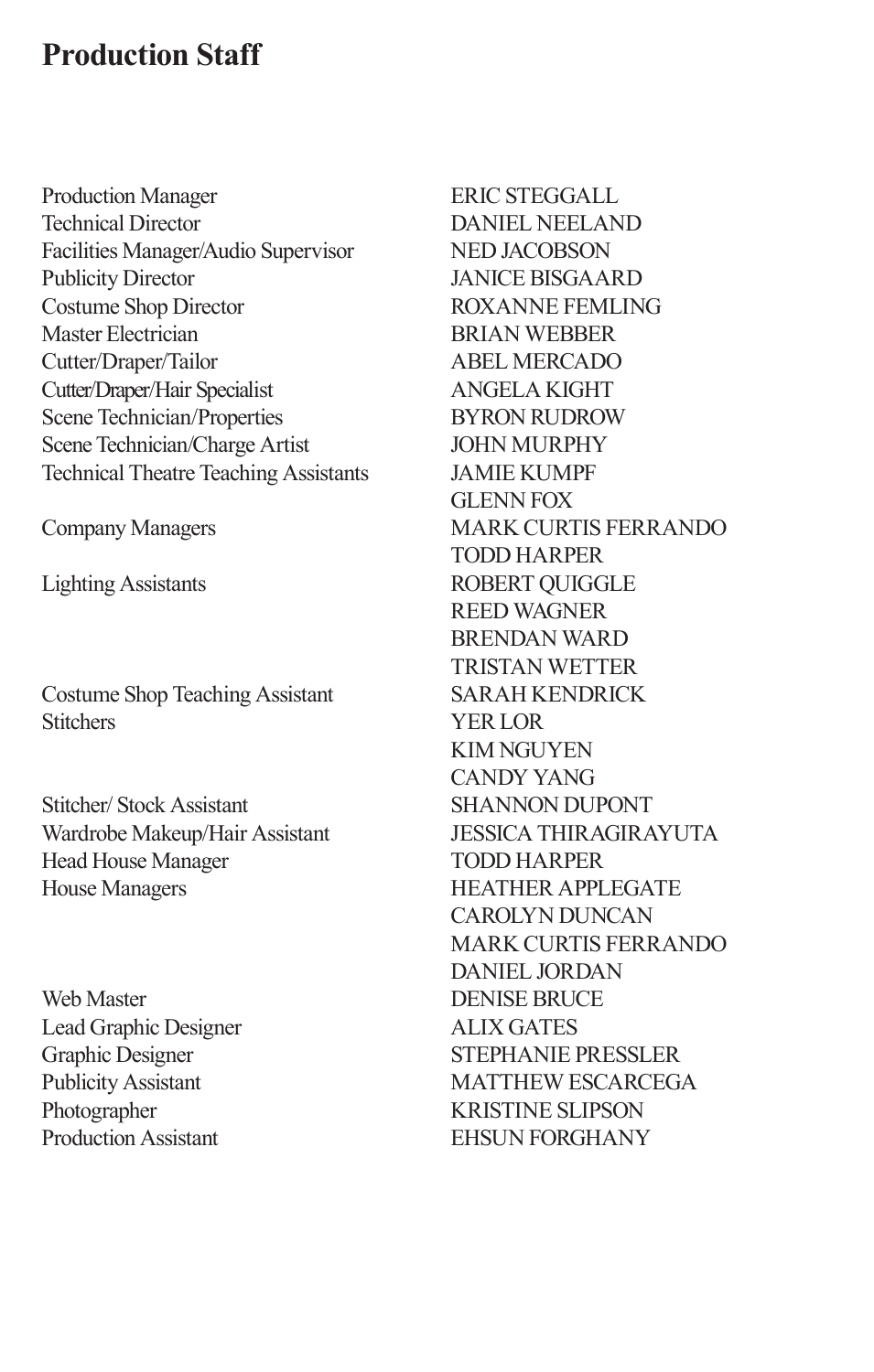# **Arts Administration Group**

Chief Administrative Officer Academic Services Officers

Business Office

Technical Support

Academic Personnel Office

Graduate Program Coordination

Undergraduate Program Coordination

## KATHERINE PERRONE ROSE MARY MILLER ROBERT PATTISON JESSE AVITIA FELICIA BRADSHAW BOB JAHN EMMA KATLEBA VIVIAN REYES-JOHNSON WALTER SYSKO HUY TRAN DON YEE MARTHA CLARK-GARRISON KIM PEARSON VICTORIA DYE TERESA SPRADAU KRIS CARPENTER ARIEL COLLATZ SOCORRO FIGUEROA FATEMA MORRISSETTE BARBARA OLIVIER KELLI SHOLER

# **Faculty**

SARAH PIA ANDERSON, Directing LARRY BOGAD, Performance Studies DELLA DAVIDSON, Dance DAVID GRENKE, Department Chair, Dance LYNETTE HUNTER, Performance Studies JOHN IACOVELLI, Scenic Design PETER LICHTENFELS, Directing, Acting, Performance Studies JADE ROSINA MCCUTCHEON, Acting, **Playwriting** BELLA MERLIN, Acting MAGGIE MORGAN, Costume Design TOM MUNN, Lighting Design JON ROSSINI, Performance Studies PEGGY SHANNON, Directing

# **Visiting Faculty**

STUART CARROLL, Dance MARY BETH CAVANAUGH, Movement ANNA FENEMORE, Granada Artistin-Residence, Directing/Physical Theatre ROBIN GRAY, Stage Management MICHELLE LEAVY, Acting LISA PORTER, Voice FRANK WILDERSON, Cinema/ Political Theory